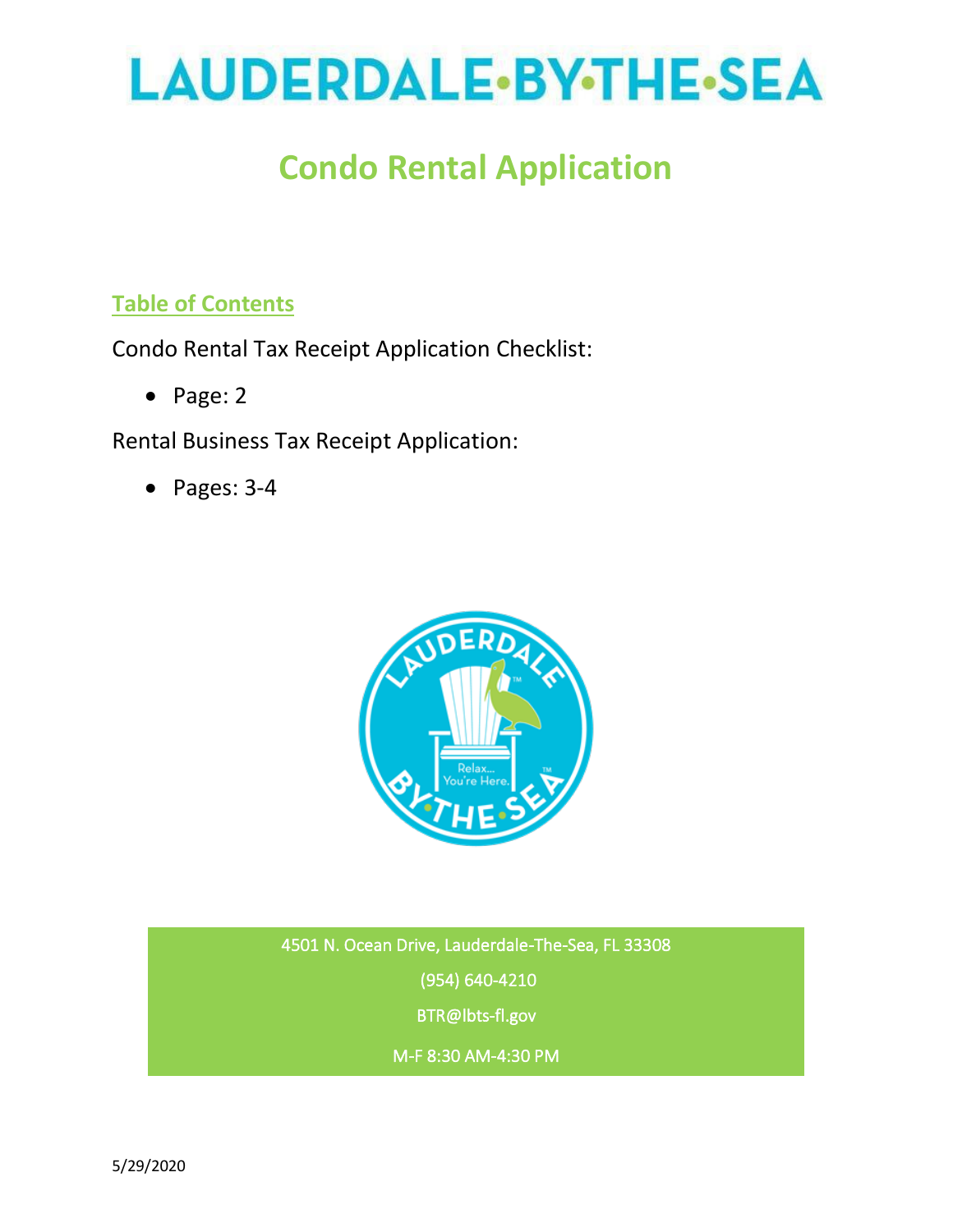## LAUDERDALE-BY-THE-SEA **Condo Rental Tax Receipt Application Checklist**

Congratulations on taking steps forward to opening your rental business in our unique Town. Lauderdale-By-The-Sea wishes you good fortune and aims to help you succeed in your business endeavors. Below, please find the checklist of items you will need to submit your application.

### **You Will Need:**

- $\Box$  Completed Application for a Condo Rental Certificate
- **Proof of Zoning Approval, to acquire this, email Zoning@lbts-fl.gov.**
- **Proof of HOA Approval**
- **Photocopy of Driver's License**
- **Photocopy of Fictitious Name Registration and/or Articles of Incorporation (if applicable)**

## **Other Useful Information**

- The owner MUST designate a **RESIDENT AGENT** according to LBTS Code Ordinance 12-2(e)(4). The application will not be processed without this information.
- Verify the property has an active solid waste service account under the current owner's name, through Waste-Pro. You may call Waste Pro at 954-282-6800. If there is no active account in the current owner's name, the processing of the application may be delayed until one is established.
- Site Inspections—After all of the above checklist items are submitted and reviewed, staff will determine which site inspections are required, and will contact the Resident Agent for scheduling.
	- o For information on requirements to pass the Code Inspection, you may email the Code Compliance team at Code@lbts-fl.gov.
	- $\circ$  For information on requirements to pass the Fire Inspection, you may email the Fire Marshal at 954-640-4251.
	- $\circ$  For information on requirements to pass the Building Inspection, you may contact the Building Official at 954-640-4223.
- Zoning Review—The Town's Planning & Zoning Department will conduct periodic reviews of the property throughout the application process.
- The legal owner of the property must personally complete and sign the BTR application. If you have questions on this, please call 965-640-4210 or email **BTR@lbts-fl.gov**.
- After all applications and accompanying fees and documents have been received, and all required inspections and reviews have been completed and passed without deficiency or violation, the certificate(s) and Business Tax Receipt may be issued. **Until that time the property may not be rented or advertised for rent, according to Sections 12-2 and 12-14 of the Town Ordinances.**

4501 N. Ocean Drive, Lauderdale-The-Sea, FL 33308 (954) 640-4210 BTR@lbts-fl.gov M-F 8:30 AM-4:30 PM

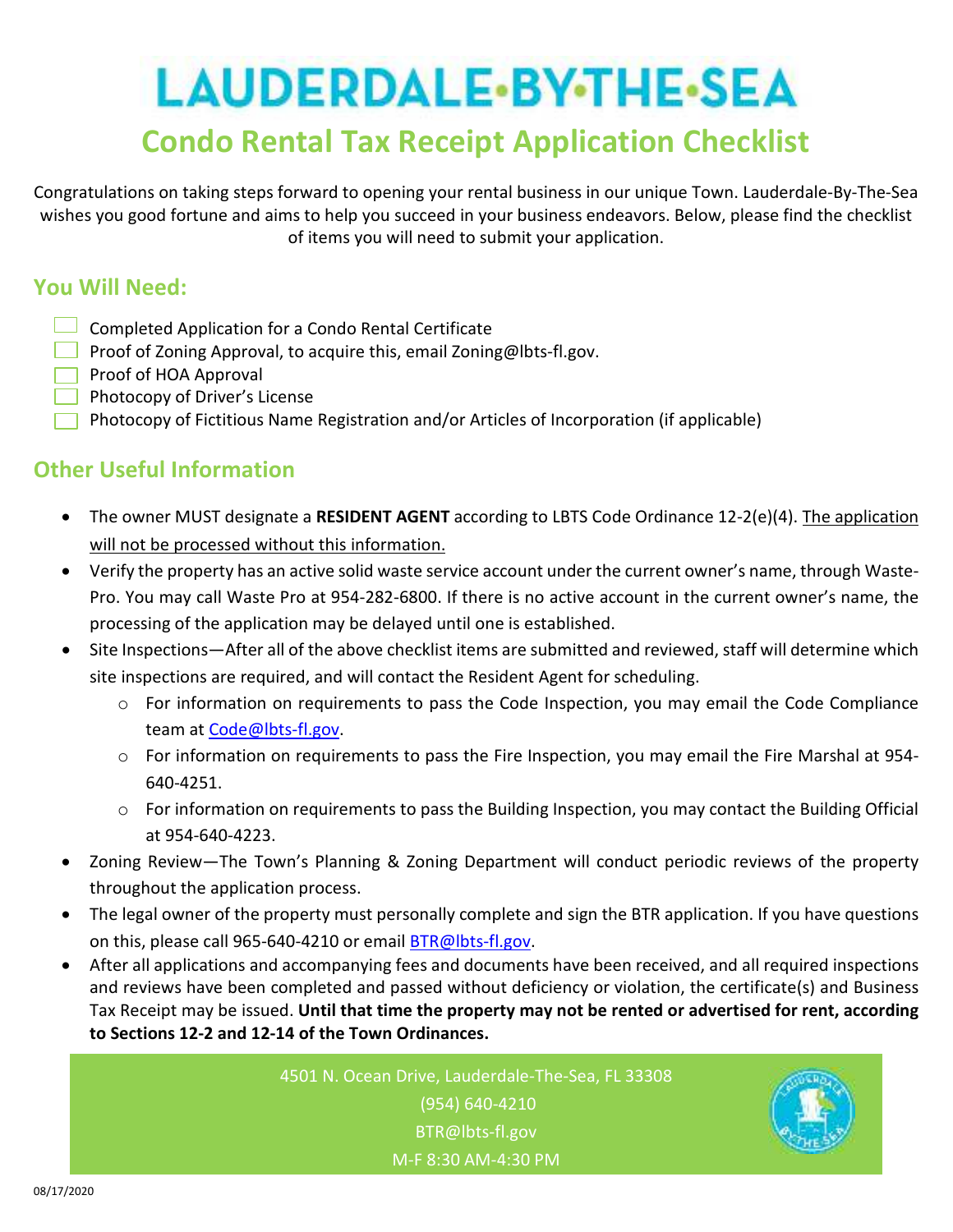# LAUDERDALE-BY-THE-SEA

## **LOCAL BUSINESS TAX RECEIPT APPLICATION ALL RENTAL PROPERTIES**

| A) SITE INFORMATION         |                                                                                                                                                                                                                                         |
|-----------------------------|-----------------------------------------------------------------------------------------------------------------------------------------------------------------------------------------------------------------------------------------|
|                             |                                                                                                                                                                                                                                         |
|                             | Number of dwelling units at this site: ________________Number of dwelling units to be rented: ________________                                                                                                                          |
| established.)               | Waste Pro Account #: _________________________ (if you do not have one, contact Waste Pro at 954-282-6800 to set up<br>an account. If you do not have an active account, the processing of your application may be delayed until one is |
| <b>B) OWNER INFORMATION</b> |                                                                                                                                                                                                                                         |
|                             | Owner's Name: contract the contract of the contract of the contract of the contract of the contract of the contract of the contract of the contract of the contract of the contract of the contract of the contract of the con          |
|                             |                                                                                                                                                                                                                                         |
|                             |                                                                                                                                                                                                                                         |
|                             |                                                                                                                                                                                                                                         |
|                             |                                                                                                                                                                                                                                         |
|                             | Federal Identification # OR Social Security # (required by Town Ordinance): 11 11 12 12 12 12 13 14 14 15 16                                                                                                                            |

### **PLEASE NOTE**

If you are **ALSO** applying for a short-term or vacation rental certificate for this property, you may skip Sections C) and D) of this application and move directly to section E).

#### **C) RESIDENT AGENT INFORMATION**

|                                                                                  | Resident Agent's Name (must be a specific person, not a business): _________________________________          |
|----------------------------------------------------------------------------------|---------------------------------------------------------------------------------------------------------------|
| Resident Agent's Mailing Address (no P. O. Box): _______________________________ |                                                                                                               |
|                                                                                  | ZIP: Album and the state of the state of the state of the state of the state of the state of the state of the |
| Resident Agent's Best Phone:                                                     | Alternate Phone:                                                                                              |
| Resident Agent's E-Mail:                                                         |                                                                                                               |